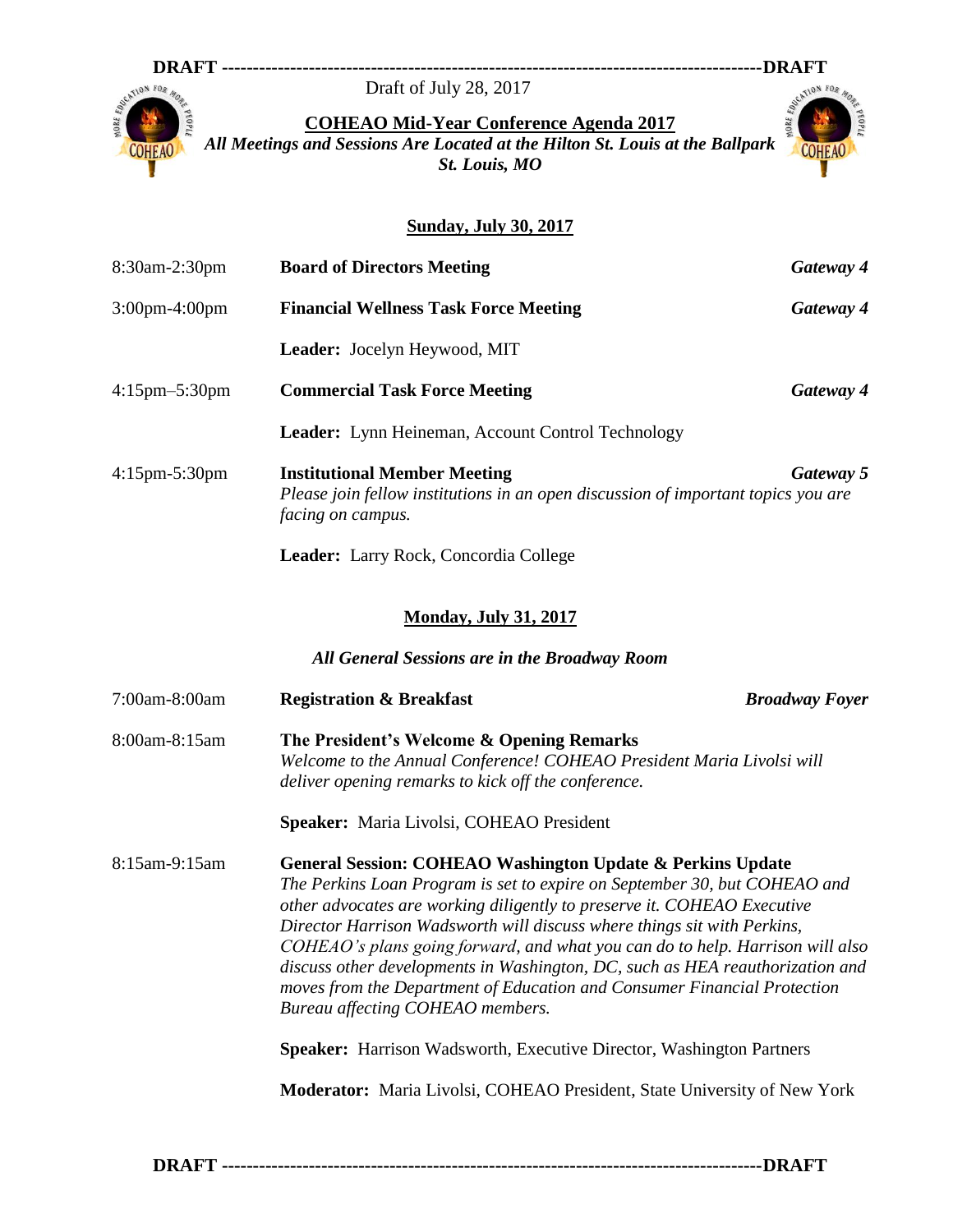|                 | Draft of July 28, 2017                                                                                                                                                                                                                                                                                                                                                                                                                                                                   |                                                                                                                                                                                                                                                                                          |  |
|-----------------|------------------------------------------------------------------------------------------------------------------------------------------------------------------------------------------------------------------------------------------------------------------------------------------------------------------------------------------------------------------------------------------------------------------------------------------------------------------------------------------|------------------------------------------------------------------------------------------------------------------------------------------------------------------------------------------------------------------------------------------------------------------------------------------|--|
| 9:15am-10:15am  | <b>General Session: Insights from the CFPB</b><br>CFPB Director Richard Cordray recently announced plans for new rules for first<br>and third party collections. Here directly from the CFPB on the Bureau's<br>thoughts on servicing and collection and how that may translate to new rules and<br>guidance.                                                                                                                                                                            |                                                                                                                                                                                                                                                                                          |  |
|                 | and Regulations, CFPB                                                                                                                                                                                                                                                                                                                                                                                                                                                                    | Speaker: Pat Scherschel, Student Lending Program Manager, Research Markets                                                                                                                                                                                                               |  |
|                 | Moderator: Bob Perrin, CEO, Williams and Fudge                                                                                                                                                                                                                                                                                                                                                                                                                                           |                                                                                                                                                                                                                                                                                          |  |
| 10:15am-10:30am | <b>Break</b>                                                                                                                                                                                                                                                                                                                                                                                                                                                                             |                                                                                                                                                                                                                                                                                          |  |
| 10:30am-11:30am | <b>General Session: Department of Education Updates</b><br>This session will describe the efforts of the Department of Education in the first<br>several months of the Trump Administration. ED officials are currently working<br>on plans to pare back burdensome regulations. The beginning of the process for<br>revising the Borrower Defense and Gainful Employment regulations will also be<br>underway.                                                                          |                                                                                                                                                                                                                                                                                          |  |
|                 | <b>Speakers:</b> Barbara Hoblitzell, US Department of Education                                                                                                                                                                                                                                                                                                                                                                                                                          |                                                                                                                                                                                                                                                                                          |  |
|                 | <b>Moderator: Harrison Wadsworth, COHEAO</b>                                                                                                                                                                                                                                                                                                                                                                                                                                             |                                                                                                                                                                                                                                                                                          |  |
| 11:30am-12:15pm | <b>General Session: Budgeting and Counseling of Students and Their</b><br><b>Payment Plans</b><br>Students on tuition payment plans often need assistance with budgeting. This<br>session will review how to best counsel these students. The presentation will<br>cover the differences between "collections" and "counseling," and how to<br>best find payment plan solutions for students and institutions.<br>Speakers: Corey Rethage, Assoc. Director of Student Accounts, Carnegie |                                                                                                                                                                                                                                                                                          |  |
|                 | <b>Mellon University</b>                                                                                                                                                                                                                                                                                                                                                                                                                                                                 |                                                                                                                                                                                                                                                                                          |  |
|                 | <b>Moderator:</b> Bob Frick, University Accounting Service                                                                                                                                                                                                                                                                                                                                                                                                                               |                                                                                                                                                                                                                                                                                          |  |
| 12:15pm-1:30pm  | Lunch                                                                                                                                                                                                                                                                                                                                                                                                                                                                                    | <b>Gateway1 Room</b>                                                                                                                                                                                                                                                                     |  |
| 1:30pm-2:25pm   | <b>Broadway Room</b><br><b>Session: Perkins 101 Life of the Loan</b><br>This session will review all aspects of<br>the Perkins lifecycle. Novices and<br>veterans alike will find it informative.                                                                                                                                                                                                                                                                                        | <b>Market Street Room</b><br><b>Session: Financial Responsibility</b><br><b>Agreement Implementation</b><br>Financial responsibility agreements<br>can be useful retention tools. This<br>session will review tips and tricks for<br>developing an agreement and how to<br>implement it. |  |
|                 | <b>Speaker:</b> Lori Hartung, Regional Sales                                                                                                                                                                                                                                                                                                                                                                                                                                             | Speaker: James Seward, Manager,                                                                                                                                                                                                                                                          |  |
|                 |                                                                                                                                                                                                                                                                                                                                                                                                                                                                                          |                                                                                                                                                                                                                                                                                          |  |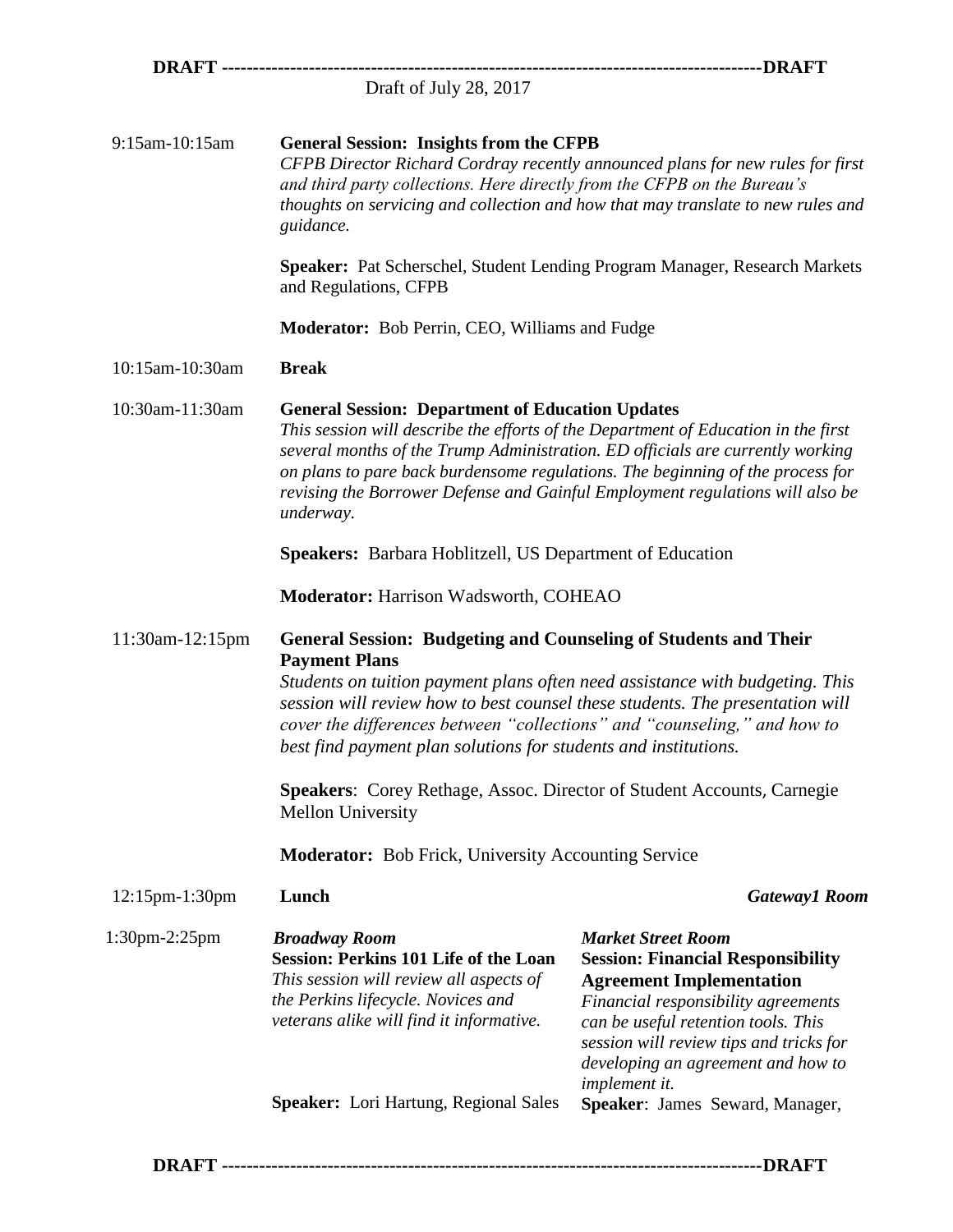|                       | Draft of July 28, 2017                                                                                                                                                                                                                                                                                                                       |                                                                                                                                                                                                                                                                                                                |  |  |
|-----------------------|----------------------------------------------------------------------------------------------------------------------------------------------------------------------------------------------------------------------------------------------------------------------------------------------------------------------------------------------|----------------------------------------------------------------------------------------------------------------------------------------------------------------------------------------------------------------------------------------------------------------------------------------------------------------|--|--|
|                       | Manager, Todd, Bremer and Lawson                                                                                                                                                                                                                                                                                                             | Loan Repayment & Collections,<br>Drexel University                                                                                                                                                                                                                                                             |  |  |
|                       | <b>Moderator:</b> Nancy Paris, Recovery<br>Management Services, Inc.                                                                                                                                                                                                                                                                         | <b>Moderator:</b> Claude Payne, Weber<br><b>State University</b>                                                                                                                                                                                                                                               |  |  |
| $2:25$ pm-2:40pm      | <b>Break</b>                                                                                                                                                                                                                                                                                                                                 | <b>Broadway Room</b>                                                                                                                                                                                                                                                                                           |  |  |
| 2:40pm-3:40pm         | <b>Broadway Room</b><br><b>Session: VA Overview of</b><br>Chapter 33 and 1601<br>This session will review the latest on<br>benefits from the Department of<br>Veterans Affairs with a focus on<br>institutional responsibilities.                                                                                                            | <b>Market Street Room</b><br><b>Session: Equal Credit</b><br><b>Opportunity Act</b><br>When extending credit to students,<br>institutions of higher education must<br>be aware of all applicable laws,<br>including the Equal Credit<br>Opportunity Act. This session will<br>review ECOA and provide insights |  |  |
|                       | Speaker: Sharon Jordan, Division<br>Chief in Education, St. Louis VA<br><b>Regional Office</b>                                                                                                                                                                                                                                               | Speaker: Richard Brown,<br>Compliance Associate,<br><b>Ontario System</b>                                                                                                                                                                                                                                      |  |  |
|                       | Moderator: Larry Rock,<br>Concordia College                                                                                                                                                                                                                                                                                                  | <b>Moderator:</b> Lori Hartung, Todd,<br><b>Bremer</b> and Lawson                                                                                                                                                                                                                                              |  |  |
| $3:45$ pm - $5:00$ pm | <b>General Session: Bankruptcy and Ask an Attorney</b><br>This session will begin with a review of bankruptcy and other hot topics in<br>student loans and accounts receivable management. It will conclude with an open<br>forum for delegates to ask two accomplished attorneys in student financial<br>services anything they would like. |                                                                                                                                                                                                                                                                                                                |  |  |
|                       | <b>Speaker:</b> Lou Wade, Shareholder, McDowell, Rice, Smith & Buchanan, P.C.;<br>Richard Brown, Compliance Associate, Ontario System                                                                                                                                                                                                        |                                                                                                                                                                                                                                                                                                                |  |  |
|                       | <b>Moderator:</b> Karen Reddick, National Credit Management                                                                                                                                                                                                                                                                                  |                                                                                                                                                                                                                                                                                                                |  |  |
| $6:00$ pm-7:00pm      | <b>Reception &amp; Scholarship Fundraiser</b>                                                                                                                                                                                                                                                                                                | <b>Ballpark 1 Room</b>                                                                                                                                                                                                                                                                                         |  |  |